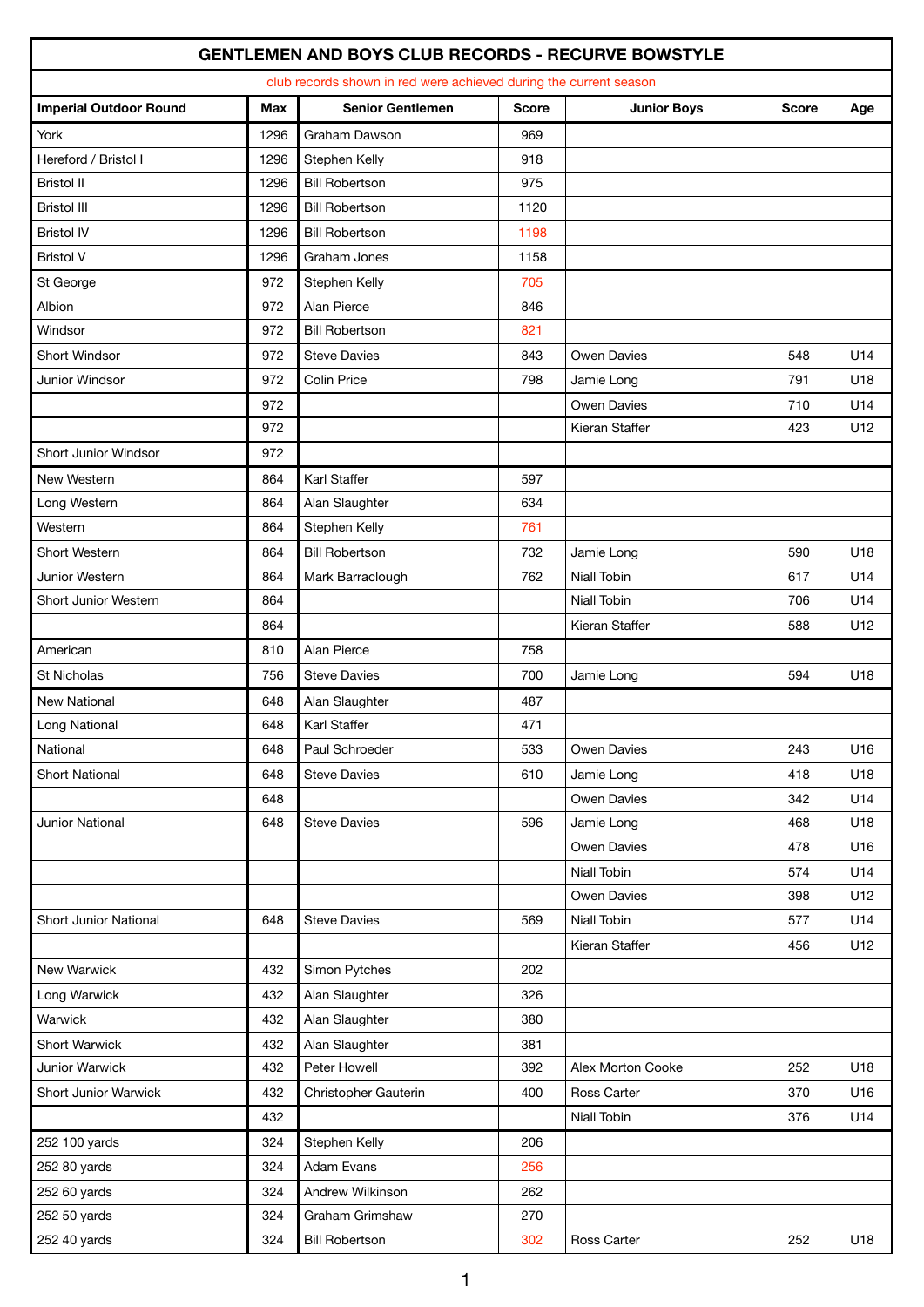|                              |            |                         |              | Ross Carter          | 203          | U16 |
|------------------------------|------------|-------------------------|--------------|----------------------|--------------|-----|
| 252 30 yards                 | 324        | <b>Steve Davies</b>     | 304          | Ross Carter          | 278          | U18 |
|                              |            |                         |              | <b>Niall Tobin</b>   | 294          | U16 |
| 252 20 yards                 | 324        | <b>Bill Robertson</b>   | 300          | Niall Tobin          | 324          | U16 |
|                              |            |                         |              | Vlad Bucutea         | 208          | U14 |
| <b>Metric Outdoor Round</b>  | <b>Max</b> | <b>Senior Gentlemen</b> | <b>Score</b> | <b>Junior Boys</b>   | <b>Score</b> | Age |
| <b>WA 1440 (Gents)</b>       | 1440       | Stephen Kelly           | 1109         |                      |              |     |
| Metric I                     | 1440       |                         |              |                      |              |     |
| Metric II                    | 1440       |                         |              |                      |              |     |
| Metric III                   | 1440       | <b>Bill Robertson</b>   | 1180         |                      |              |     |
| Metric IV                    | 1440       |                         |              |                      |              |     |
| Metric V                     | 1440       |                         |              |                      |              |     |
| <b>WA 900</b>                | 900        |                         |              |                      |              |     |
| Half WA 1440 (Gents)         | 720        | Karl Staffer            | 503          |                      |              |     |
| <b>WA 70m</b>                | 720        | Alan Slaughter          | 530          |                      |              |     |
| <b>WA 60m</b>                | 720        | Alan Slaughter          | 565          |                      |              |     |
| <b>WA 50m</b>                | 720        | Alan Slaughter          | 529          |                      |              |     |
| Long Metric (Gents)          | 720        | Alan Slaughter          | 484          |                      |              |     |
| Long Metric I                | 720        |                         |              |                      |              |     |
| Long Metric II               | 720        | Peter James Taylor      | 266          |                      |              |     |
| Long Metric III              | 720        |                         |              |                      |              |     |
| Long Metric IV               | 720        | Rainer Kuhn             | 536          |                      |              |     |
| Long Metric V                | 720        |                         |              |                      |              |     |
| Short Metric I               | 720        | <b>Steve Davies</b>     | 561          |                      |              |     |
| Short Metric II              | 720        |                         |              |                      |              |     |
| Short Metric III             | 720        |                         |              |                      |              |     |
| Short Metric IV              | 720        |                         |              |                      |              |     |
| Short Metric V               | 720        |                         |              |                      |              |     |
| Frostbite                    |            |                         |              |                      |              |     |
| Double Frostbite             |            | Alan Slaughter          | 633          |                      |              |     |
| Witches & Warlocks           |            | Marc Lovell             | 483          | John Anthony         | 295          | U14 |
| Sunburn                      |            | Stephen Kelly           | 961          | Joe Stephens         | 151          | U18 |
|                              |            |                         |              | Ross Carter          | 248          | U16 |
| <b>Falling Leaves</b>        |            | Graham Grimshaw         | 660          | Ross Carter          | 236          | U16 |
| <b>Clout Round</b>           | Max        | <b>Senior Gentlemen</b> | <b>Score</b> | <b>Junior Boys</b>   | <b>Score</b> | Age |
| Clout WA                     | 180        | Peter Howell            | 69           | Niall Tobin          | 106          | U16 |
| Clout 140 yards              |            |                         |              |                      |              |     |
| Clout 120 yards              |            |                         |              |                      |              |     |
| Clout 100 yards              |            |                         |              |                      |              |     |
| <b>Imperial Indoor Round</b> | Max        | <b>Senior Gentlemen</b> | <b>Score</b> | <b>Junior Boys</b>   | <b>Score</b> | Age |
| Portsmouth                   | 600        | Stephen Kelly           | 567          | Ross Carter          | 505          | U18 |
|                              | 600        |                         |              | Niall Tobin          | 537          | U16 |
|                              | 600        |                         |              | John Anthony         | 401          | U14 |
| Portsmouth (triple spot)     | 600        | Alun Brynmor Jones      | 529          |                      |              |     |
| Double Portsmouth            | 1200       | <b>Bill Robertson</b>   | 1091         |                      |              |     |
| Bray I                       | 300        | Alan Slaughter          | 267          | <b>Adam Williams</b> | 119          | U16 |
|                              | 300        |                         |              | John Anthony         | 95           | U14 |
| Bray II                      | 300        |                         |              |                      |              |     |
| Worcester                    | 300        | Karl Staffer            | 274          | Adam Williams        | 143          | U16 |